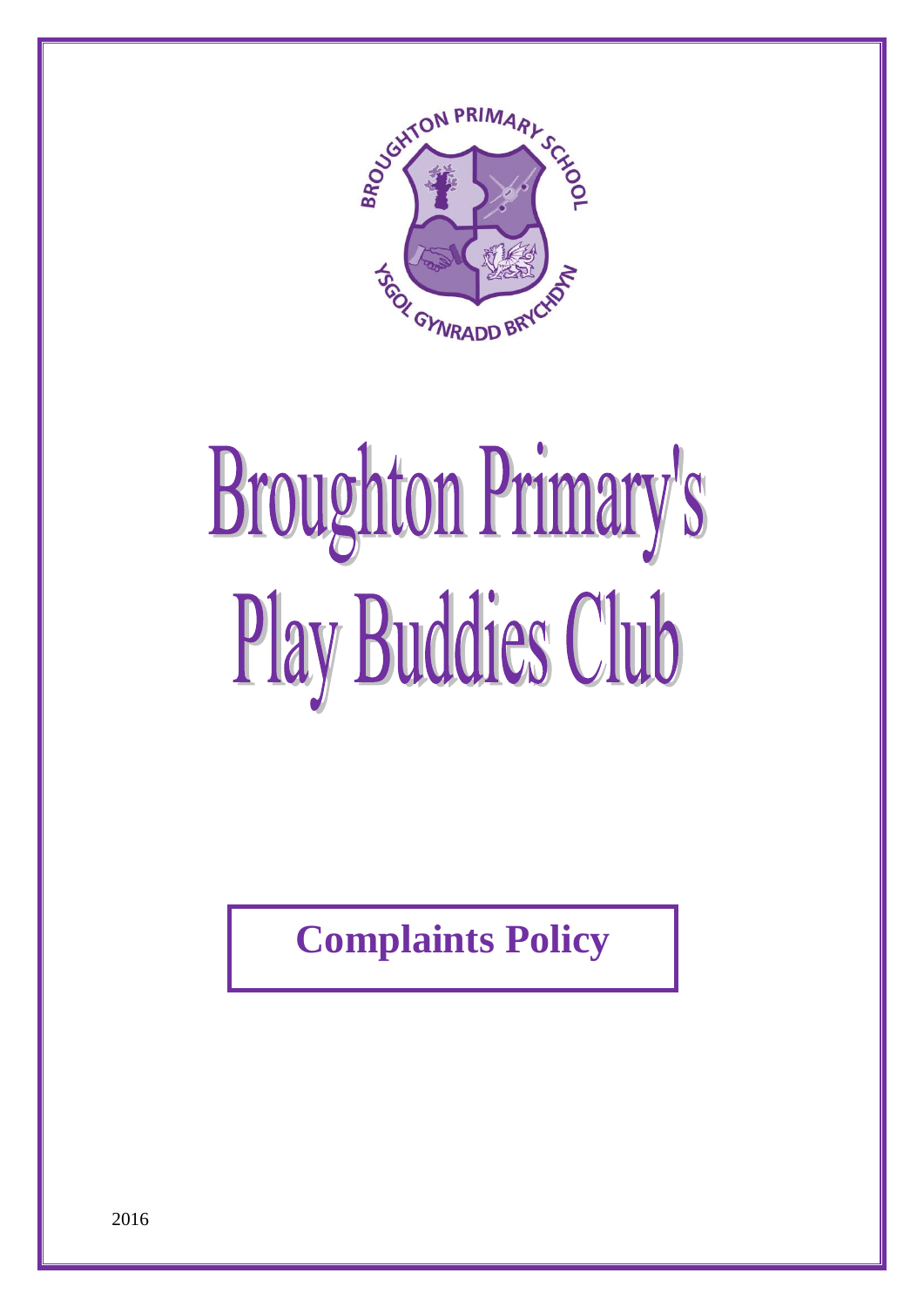# **COMPLAINTS POLICY**

#### **Introduction:**

The majority of issues raised by parents, the community or pupils, are concerns rather than complaints. Broughton Primary's Play Buddies is committed to taking concerns seriously, at the earliest stage, in the hope of keeping the number of formal complaints to a minimum and without needing formal procedures. However, depending on the nature of the complaint, you may wish or be asked to follow a formal complaints procedure. For the club to be able to investigate a complaint, it needs to be made within one year of the incident occurring. If a complaint is older than a year it will not be investigated.

The prime aim of the club's policy is to resolve the complaint as fairly and speedily as possible. Formal complaints will be dealt with in a sensitive, impartial and confidential manner. Malicious complaints may incur appropriate action by the school.

The following details outline the stages that can be used to resolve complaints.

#### **Broughton Primary's Play Buddies Policy has four main stages.**

In summary they are as follows: -

- Stage 1 A concern is raised informally with a staff member.
- Stage 2 Formal complaint is heard by the play clubs supervisor.
- Stage 3 Complaint is heard by Headteacher (registered person).
- Stage 4 Complaint is heard by the Committee Complaints Appeal Panel.
- Stage 5 reported to CSSIW contact number:0300790126

## **Stage 1 – Raising a concern**

Concerns can be raised with the club at any time and will often generate an immediate response, which will resolve the concern. The club requests that parents make their first contact the play worker. On some occasions the concern raised may require investigation, or discussion with others, in which case you will receive an informal but informed response within a day or two. The vast majority of concerns will be satisfactorily dealt with in this way. However, if you are not satisfied with the result at stage 1, please write to or call the school within 10 school working days and state what you would like the school to do. The club will then look at your complaint at the next stage.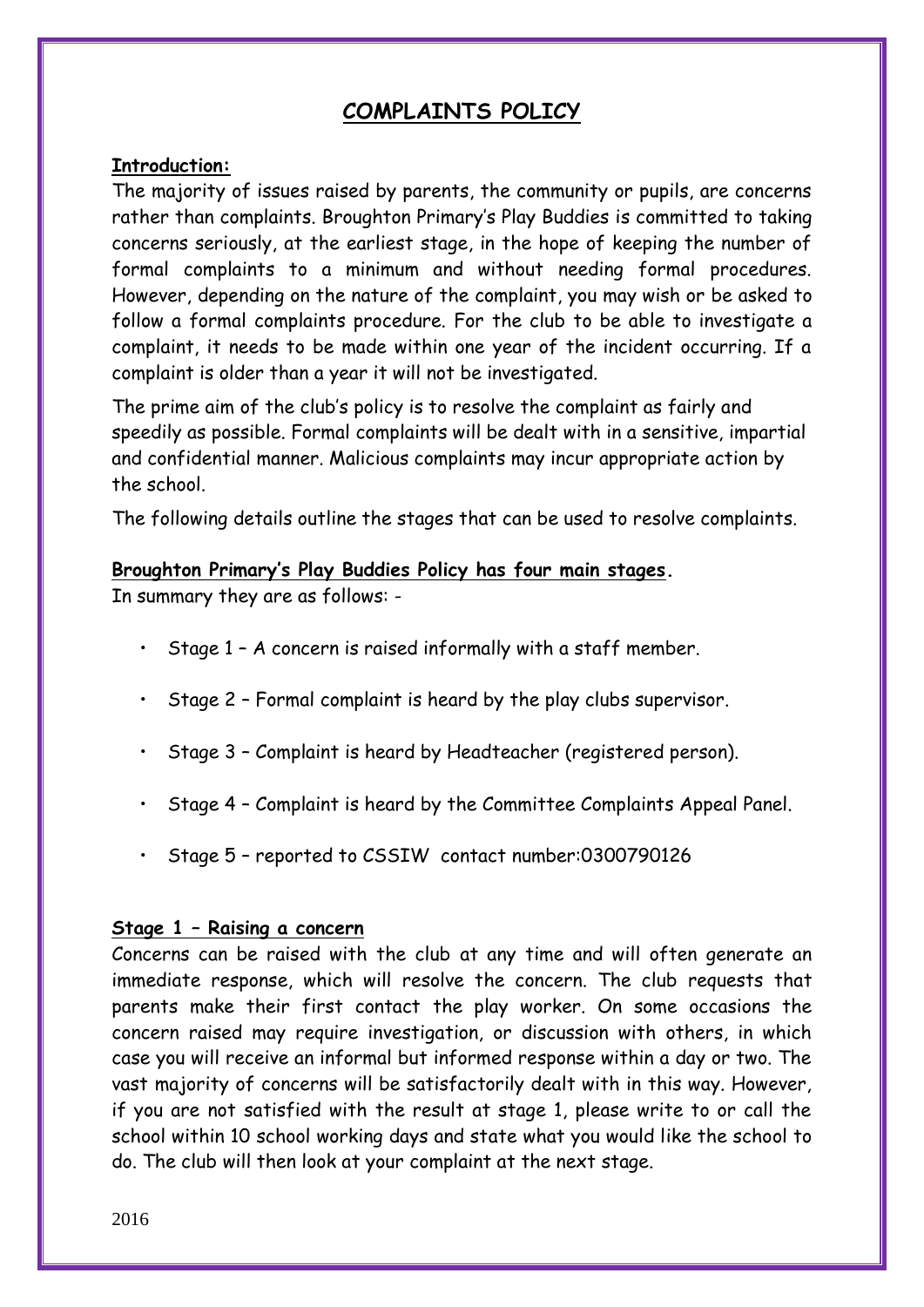**Stage 2 – Complaint heard by the** person in charge or registered person as the concern deems appropriate. Formal complaints shall be put in writing and addressed to the Headteacher (registered person). The complaint will be logged, including the date it was received. The club will normally acknowledge receipt of the complaint within 2 working days of receiving it. In many cases this response will also report on the action the club has taken to resolve the issue. Alternatively, a meeting may be convened to discuss the matter further. This meeting will normally take place within 10 club working days. The aim will be to resolve the matter as speedily as possible. However, if you are not satisfied with the result at stage 2 please write to or call the club within 10 club working days of getting our response. You will need to tell the club why you are still not satisfied and what you would like the club to do.

# **Stage 3 – Complaint heard by the registered person**

If the matter has not been resolved at Stage 2, the registered person will arrange for a further investigation. Following the investigation, the registered person will normally give a written response within 10 school club days. If you are dissatisfied with the result at stage 3, you will need to let the club know within 10 club working days of getting the response.

## **Stage 4 – Complaint heard by the Committee's Complaints Appeal Panel**

If the matter has still not been resolved at Stage 3, then you will need to write to the Chair of the Committee giving details of the complaint. The Chair or a nominated committee member will convene a complaints panel. The hearing will normally take place within 10 club working days of the receipt of the written request for Stage 4 investigation.

The aim of the Appeal panel hearing is to impartially resolve the complaint and to achieve reconciliation between the club and the complainant. All parties will be notified of the Panel's decision in writing within three club working days after the date of the hearing. The letter will also contain what you need to do if you wish to take the matter further.

• **N.B.** In cases where the matter concerns the conduct of the registered person, the Chair of Committee will be informed of the complaint. The Chair of the committee will arrange for the matter to be investigated. In cases where the matter concerns the conduct of a member of the committee the member will be informed of the complaint.